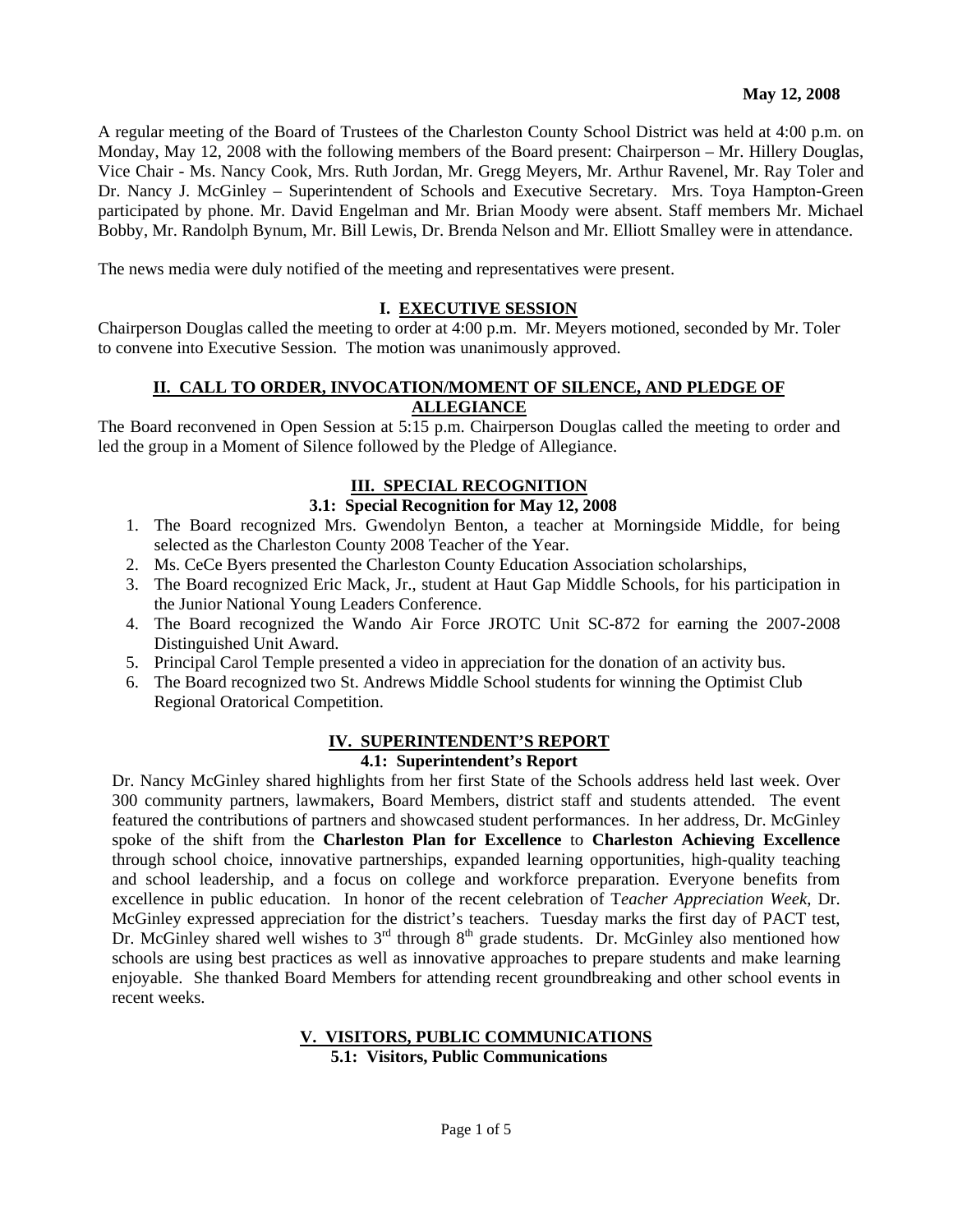- 1. Mr. Stephen Cofer-Shabica addressed the Board regarding the recent naming of the new District 4 Middle School and the legacy of Dr. Daniel Jenkins. Mr. Cofer-Shabica asked the Board to reconsider their decision.
- 2. Ms. Michele Bolton, Ms. Patricia Scarry, and Ms. Sharon Robles addressed the Board regarding funds for the Child and Family Development Center.
- 3. Mr. David B. Richardson and Mr. Brian Kurtz asked the Board to continue funding of the Sea Island Youth Build Charter School.
- 4. Rev. McKinley Washington asked the board to consider returning the former principal of Jane Edwards Elementary.
- 5. Ms. Carole Becker expressed concerns about bullying at CE Williams Middle School.
- 6. Ms. Michele Forsythe addressed the Board regarding legal matters associated with the Sea Island Youth Build Charter School urging the Board to consider statute 69-40-110.

#### **VI. APPROVAL OF MINUTES/EXECUTIVE SESSION AGENDA ITEMS 6.1: Open and Executive Session Minutes of April 28, 2008**

Mr. Meyers motioned, seconded by Mr. Toler approval of minutes of April 28, 2008. The motion was approved 7-0.

**NOTE:** Mrs. Toya Green who also participated in the entire discussion during Executive Session, by phone, was contacted to vote on Executive Session agenda items only.

Shortly after voting on Executive Session items, Mrs. Green who earlier stated that she could not participate in the meeting in its entirety, ended her call. Mr. Toler stated for the records that he contested Mrs. Green participating only through the vote of Executive Session agenda items, per the Freedom of Information Act. Ms. Cook also expressed concerns about the same.

# **6.2: Motions of Executive Session of May 12, 2008**

The Board acted on the following Executive Session Agenda items as follows.

- 1.1: Student Transfer Appeals the Board approved a recommendation to uphold the constituent board's decision on all four transfers. The motion was approved 6 - 1 (Douglas opposed).
- 1.2: Appointment Principal Mitchell Elementary The Board approved a recommendation to appoint Mr. Dirk Bedford to the position of principal at Mitchell Elementary. The motion was approved 7-0.
- 1.3 The Board discussed personnel matters in executive session. No action was taken.
- 1.4: Contractual Matters The Board discussed a legal matter in executive session. No action was taken.
- 1.5: The Board approved the Military Magnet Academy Phase 2 Swamp Fox Utilities Change Order #004 (Quandrant) in the amount of \$240,500. The motion was approved 7-0.
- 1.6: Legal Fees the Board received info on legal fees. No action was taken.
- 1.7: Appointment Staff Attorney The Board approved a motion to authorize the superintendent to enter salary negotiations with Mr. John Emerson. The motion was approved 4-3 (Cook, Ravenel and Toler opposed.

### **6.3: Financial Minutes of April 28, 2008**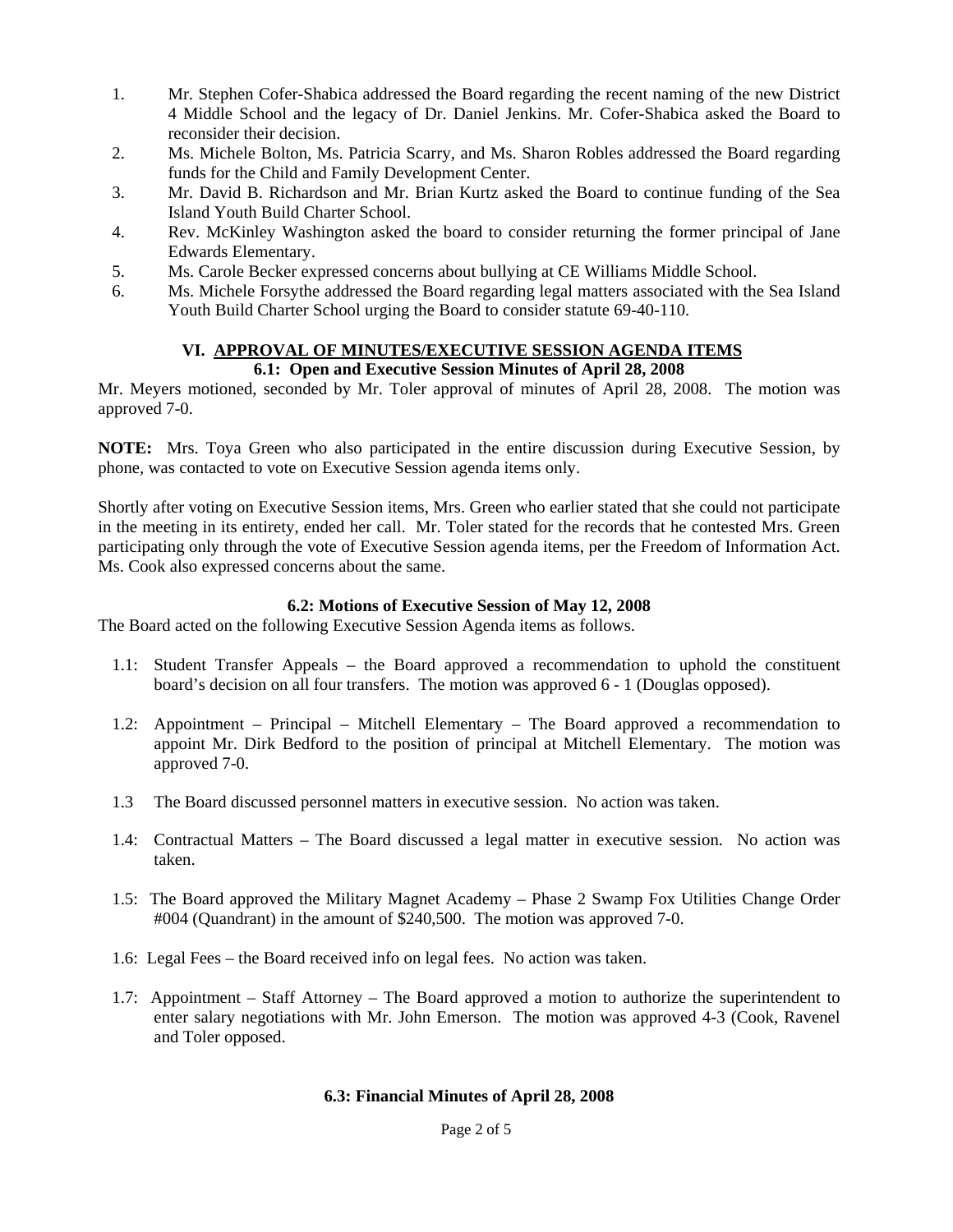Mr. Meyers motioned, seconded by Mrs. Jordan to approve the Financial Minutes of April 28, 2008. The motion was approved 7-0.

# **VII: MANAGEMENT REPORT**

**7.1: GOF Financial Report** 

The Board received the Management Report as information.

# **7.2: Capital Projects Report**

The Board received the Capital Projects Report as information.

### **VIII: CHARLESTON ACHIEVING EXCELLENCE**

#### **8.1: Fitness and Academics**

Mr. David Spurlock presented information to the Board on Fitness and Academics. During this presentation Mr. Spurlock shared research information to support the improvement of academics through brain stimulation. A wellness policy will soon be presented to the Board.

## **IX**. **POTENTIAL CONSENT AGENDA ITEMS**

**9.1: Sea Island YouthBuild Charter School** 

*A recommendation for Sea Island YouthBuild Charter.* 

Chief Academic Officer Randolph Bynum shared the following:

- o In November 2007, the Chief Academic Officer was directed to conduct site visits at Sea Island YouthBuild. During staff visits in February, April and May areas that did not meet terms of agreement were identified:
	- Instruction Lack of certified teachers in Math, English and Special Education. The school response is that since they are a year round school, math will be taught during the summer. Since the school doesn't have a Special Education Teacher, no IEP's have been done. The Office of Exceptional Children asked for an action plan in September, December, February and March.
	- Safety and Supervision Students are often left alone in classrooms sometimes in locked rooms. Members of St. James Presbyterian Church staff are currently monitoring the situation.
	- Enrollment 75 students were targeted. That number has decreased to 21 students.
- o Shelter Instruction Model the intent is to facilitate high quality instruction. Available research derived from teaching English and Math. No research was found to support this instruction model with the students taught at Sea Island YouthBuild Charter. No one else is using this model. This model is sophisticated, however, the school has a high turnover of staff and staff lacks training which impacts instruction. Also, students show up for school at various times during the day.
- o On May  $7<sup>th</sup>$  Mr. Bynum visited the school at 12:00 p.m., spoke with one teacher, told 12:00 12:30 p.m. was lunch time and that Physical Education was at 1:00 p.m. He saw 3 students playing basketball, 4 sitting and smoking. At 12:35 the Physical Education Instructor showed up and the students continued playing basketball. The Physical Education Director left at 12:40pm without providing any instruction. No student engagement was observed.

Mr. Bynum recommended the charter be revoked due to lack of staff, quality instruction, compliance with special education and lack of supervision. During a lengthy discussion, staff responded to questions from the Board regarding the recommendation and the school's appeal rights, and payments made to the school, etc. In reference to payments to the charter, Mr. Bynum indicated that the charter has received all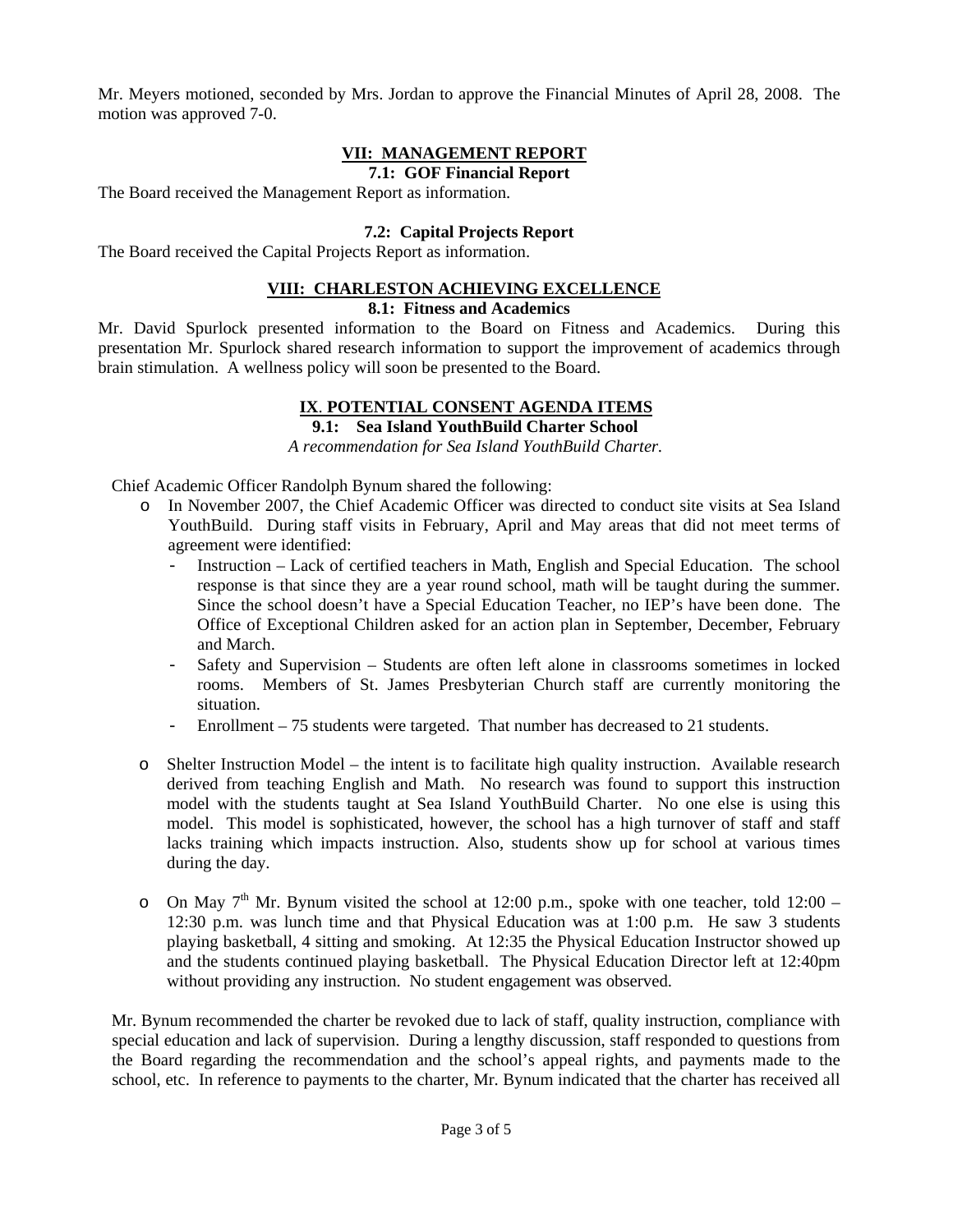funds allocated for this school year. The next scheduled payment would be on July 1, 2008 for the 2008- 2009 school year.

Mr. Meyers said although he is sympathetic to the objective, the charter must satisfy the market. Mr. Ravenel said although he voted earlier to revoke the charter, he will not support the closure of the Sea Island YouthBuild Charter at this time and urged the County Board to do the right thing and obey the law--Act #189. Mr. Douglas said Sea Island YouthBuild Charter received \$350,000 for 21 students since September 2007. If they weren't able to buy table and chairs with that amount, then they have the wrong people in place. Also in response to concerns about Mr. Ravenel's statement about charter schools being harassed, Mr. Meyers stated that Charleston County School Board has approved more charter schools and voted to support Sea Island YouthBuild Charter when revoking the charter was mentioned earlier. Mr. Ravenel replied constant visits by staff and stated that students in charter schools are mostly African Americans.

Since all questions regarding the revocation of the charter were not answered, Mr. Meyers motioned, seconded by Mr. Douglas to have staff bring a recommendation to the May  $27<sup>th</sup>$  Board meeting. The motion was approved 6-0.

### **9.2: St. Johns High School Track**

*The Board received information on the track field St. Johns High School.* 

The Board received information on the track field at St. Johns High. No action was taken.

### **9.3: Bid Award for District-wide Air Filters**

*A recommendation to approve the bid award for Districtwide air filters.* 

Ms. Cook motioned, seconded by Mr. Meyers to approve the recommendation to award for District-wide air filters to Kru-Kel, Inc. in the amount of \$75,000 annually in FY09 General Operating funds. The motion was approved 6-0.

### **9.4: Purchase of eSchool Procurement Software**

 *A recommendation to approve the procurement of eSchoolMall procurement software. The funding source/purchase amounts are coming from the GOF 2008 Budget - \$85,000 Software and Implementation, \$13,500 Annual Maintenance 1st year; GOF 17112572540 - \$70,000 and GOF 17112572545 - \$30,000 in current budget.* 

Ms. Cook motioned, seconded by Mr. Meyers to approve the recommendation for purchase of the eprocurement software from eSchoolMall. The motion was approved 6-0.

# **9.5: Purchase of Laptop Computers with Cart Stations for Burke High School**

*A recommendation to approve the purchase of laptop computers for Burke High School from state contract*  vendor Dell Computers. This funding amount is \$102,417.40 the funding source is 368 EAA Technical *Assistance Funds.* 

Ms. Cook motioned, seconded by Mr. Meyers to approve the request to purchase laptop computers with cart stations for Burke High School. The motion was approved 6-0.

### **9.6: Door Hardware Bulk Purchase Pricing Agreement**

*A recommendation to approve the request for staff to enter into a pricing agreement for the bulk purchase of Door Hardware. The funding source is the 2005-2009 Capital Improvement Program for door hardware purchased in support of the program and general operating funds for replacement of existing door hardware.*